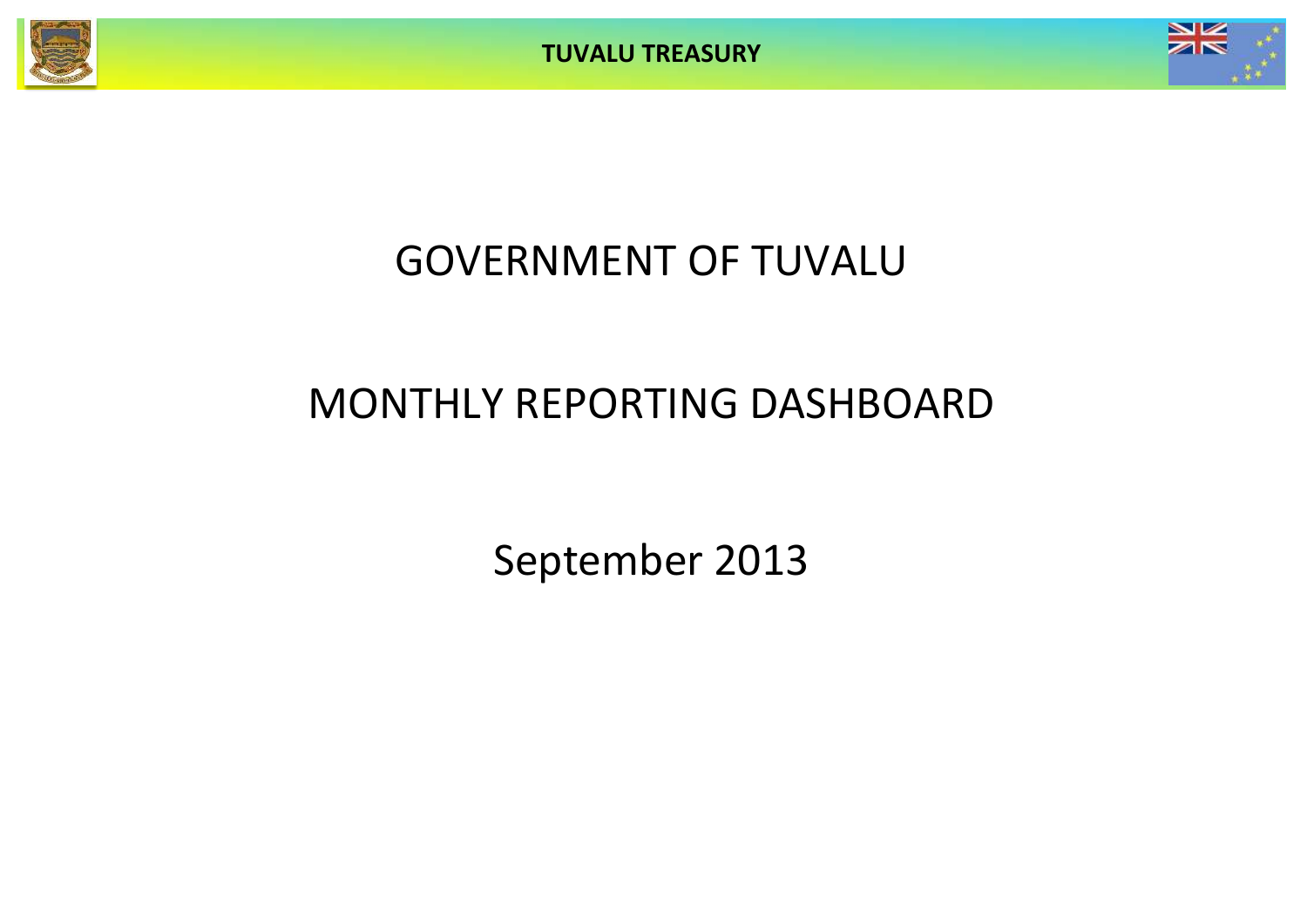### **MONTHLY STATEMENT OF RECEIPTS AND PAYENTS BY NATURE OF EXPENSE FOR THE PERIOD ENDED 30/09/2013**

| ON THE FEMOD ENDED 30/03/2013                                                    |                      |                                     |                          |                      |                    |                    |                    |                   |                       |                       |                    |                     |                     |                      |                      |                                     |                        |                                              |
|----------------------------------------------------------------------------------|----------------------|-------------------------------------|--------------------------|----------------------|--------------------|--------------------|--------------------|-------------------|-----------------------|-----------------------|--------------------|---------------------|---------------------|----------------------|----------------------|-------------------------------------|------------------------|----------------------------------------------|
|                                                                                  | Actual               | Year to Date Year to Date<br>Budget | Year to Date<br>Variance | January<br>Actual    | February<br>Actual | March<br>Actual    | April<br>Actual    | May<br>Actual     | June<br>Actual        | July<br>Actual        | August<br>Actual   | September<br>Actual | October<br>Forecast | November<br>Forecast | December<br>Forecast | <b>Forecast</b><br><b>Full Year</b> | 2013<br><b>Budget</b>  | Variance<br>Forecast &                       |
| <b>RECEIPTS</b>                                                                  |                      |                                     |                          |                      |                    |                    |                    |                   |                       |                       |                    |                     |                     |                      |                      |                                     |                        | <b>Budget</b>                                |
| Taxation                                                                         |                      |                                     |                          |                      |                    |                    |                    |                   |                       |                       |                    |                     |                     |                      |                      |                                     |                        |                                              |
| Income Tax                                                                       | 1,015,858            | 1,125,000                           | (109, 142)               | 229,427              | 88,664             | 59,875             | 97,934             | 94,784            | 104,297               | 141,185               | 95,835             | 103,859             | 125,000             | 125,000              | 125,000              | 1,390,858                           | 1,500,000              | $-109,142$                                   |
| Company Tax                                                                      | 733,808              | 1,900,000                           | (1, 166, 192)            | $\mathbf{0}$         | $\Omega$           | 631,654            | $\mathbf{0}$       | $\mathbf{0}$      | 335                   | 1,820                 | $\mathbf{0}$       | 100,000             | $\mathbf 0$         | $\mathbf 0$          | ſ                    | 733,808                             | 1,900,000              | $-1,166,192$                                 |
| <b>Tuvalu Consumption Tax</b>                                                    | 734,117              | 900,000                             | (165, 883)               | 29,578               | 33,037             | 71,804             | 105,357            | 80,956            | 70,330                | 166,017               | 54,773             | 122,264             | 100,000             | 100,000              | 100,000              | 1,034,117                           | 1,200,000              | $-165,883$                                   |
| <b>Import Duty</b>                                                               | 849,765              | 1,050,000                           | (200, 235)               | 48,955               | 47,666             | 83,960             | 98,733             | 91,860            | 87,781                | 171,243               | 79,798             | 139,769             | 116,667             | 116,667              | 116,667              | 1,199,765                           | 1,400,000              | $-200,235$                                   |
| Import Levy & Excise                                                             | 417,824              | 465,000                             | (47, 176)                | 50,149               | 11,272             | 32,170             | 64,274             | 48,244            | 44,796                | 49,555                | 60,813             | 56,552              | 51,667              | 51,667               | 51,667               | 572,824                             | 620,000                | $-47,176$                                    |
| Other Taxes                                                                      | 113,990              | 132,360                             | (18.37)                  | 12,650               | 8,500              | 11,652             | 10,774             | 8.980             | 6,620                 | 34,778                | 11,612             | 8,424               | 14,707              | 14,707               | 14,707               | 158.110                             | 176,480                | $-18.370$                                    |
|                                                                                  | 3,865,362            | 5,572,360                           | 1,706,999                | 370,758              | 189,138            | 891,116            | 377,072            | 324,824           | 314,159               | 564,597               | 302,830            | 530,868             | 408,040             | 408,040              | 408,040              | 5,089,482                           | 6,796,480              | (1,706,999)                                  |
| Interest, Dividends and Rent                                                     |                      |                                     |                          |                      |                    |                    |                    |                   |                       |                       |                    |                     |                     |                      |                      |                                     |                        |                                              |
| <b>Interest and Dividends</b>                                                    | 211,973              | 540,000                             | (328, 027)               | $\mathbf{0}$         | $\mathbf{0}$       | 54,837             | 128,676            | $\mathbf{0}$      | 12,035                | 9,543                 | $\Omega$           | 6,882               | 60,000              | 652,000              | 60,000               | 983,973                             | 1,312,000              | $-328,027$                                   |
| Lease, rent and hire                                                             | 190,992              | 263,065                             | (72,073)                 | 38,136               | 5,281              | 6,833              | 18,761             | 29,483            | 18,479                | 28,188                | 25,661             | 20,169              | 29,229              | 29,229               | 29,229               | 278,68                              | 350,753                | $-72,073$                                    |
|                                                                                  | 402,966              | 803,065                             | (400,099                 | 38,136               | 5,281              | 61,670             | 147,437            | 29,483            | 30,514                | 37,732                | 25,661             | 27,052              | 89,229              | 681,229              | 89,229               | 1,262,654                           | 1,662,753              | (400, 099)                                   |
| <b>Other Government Charges</b>                                                  |                      |                                     |                          |                      |                    |                    |                    |                   |                       |                       |                    |                     |                     |                      |                      |                                     |                        |                                              |
| <b>Fisheries Licenses</b>                                                        | 7,111,789            | 4,520,242                           | 2,591,547                | 760,872              | 2,766,616          | 1,373,517          | 108,641            | 57,898            | 332,091               | 1,018,054             | 47,818             | 646,281             | 262,796             | 262,796              | 2,004,167            | 9,641,547                           | 7,050,000              | 2,591,547                                    |
| <b>Vessel Registrations</b>                                                      | 427,493              | 637,500                             | (210,007                 | 79,900               | $\mathbf 0$        | $\mathbf 0$        | 102,507            | $\mathbf 0$       | $\mathbf{0}$          | 245,086               | $\mathbf 0$        | $\sqrt{ }$          | 212,500             | $\mathbf 0$          | $\Omega$             | 639,993                             | 850,000                | $-210,007$                                   |
| Marine Services (Nivaga II & Manu Folau)                                         | 351,874              | 408,750                             | (56, 876)                | 65,958               | 55,177             | 44,939             | 35,804             | 38,420            | 15,854                | 41,103                | 44,501             | 10,119              | 45,417              | 45,417               | 45,417               | 488.124                             | 545,000                | $-56,876$                                    |
|                                                                                  | 134,031              | 254,250                             | (120, 219)               | 29,367               | 5,828              | 21,058             | 12,406             | 18,356            | 10,660                | 7,902                 | 19,078             | 9,375               | 28,250              | 28,250               | 28,250               | 218,781                             | 339,000                | $-120,219$                                   |
| Stevedoring and Wharfage<br>.TV                                                  |                      |                                     |                          |                      | $\Omega$           | $\Omega$           |                    |                   | $\Omega$              |                       | $\Omega$           |                     |                     | $\mathbf{0}$         |                      |                                     |                        |                                              |
|                                                                                  | 3,219,264            | 3,039,959                           | 179,305                  | 1,019,878            |                    |                    | 1,030,003          | $\mathbf 0$       |                       | 1,169,384             |                    |                     | 1,010,041           |                      |                      | 4,229,305                           | 4,050,000              | 179,305                                      |
| Provision of Goods and Services                                                  | 318,157              | 598,827                             | (280, 671)               | 19,238               | 21,750             | 33,023             | 27,770             | 99,712            | 18,390                | 31,429                | 51,522             | 15,322              | 66,536              | 66,536               | 66,536               | 517,766                             | 798,437                | $-280,671$                                   |
| <b>Other Charges</b>                                                             | 273,107              | 273,972                             | (865                     | 100,364              | 7,662              | 18,606             | 60,157             | 13,091            | 29,072                | 18,536                | (78, 184)          | 103,802             | 30,441              | 30,441               | 30,441               | 364.431                             | 365,296                | $-865$                                       |
|                                                                                  | 11,835,715           | 9,733,501                           | 2,102,213                | 2,075,578            | 2,857,032          | 1,491,144          | 1,377,288          | 227,477           | 406,068               | 2,531,494             | 84,735             | 784,899             | 1,655,981           | 433,440              | 2,174,811            | 16,099,947                          | 13,997,733             | 2,102,213                                    |
| <b>External Assistance and Grants</b>                                            |                      |                                     |                          |                      |                    |                    |                    |                   |                       |                       |                    |                     |                     |                      |                      |                                     |                        |                                              |
| <b>ROC</b>                                                                       | 5,355,306            | 4,635,000                           | 720,306                  | $\mathbf{0}$         | 190,483            | 2,421,883          | $\Omega$           | $\mathbf{0}$      | $\mathbf{0}$          | $\mathbf{0}$          | 2,742,940          | $\Omega$            | 15,000              | 15,000               | 15,000               | 5,400,306                           | 4,680,000              | 720,306                                      |
| AusAID (CIF)                                                                     | 500,000              | $\Omega$                            | 500,000                  | $\Omega$             | $\Omega$           | $\Omega$           | $\Omega$           | $\Omega$          | $\Omega$              | 500,000               | $\Omega$           | $\mathcal{C}$       | $\Omega$            | $\mathbf{0}$         | ſ                    | 500,000                             | $\Omega$               | 500,000                                      |
| New Zealand (CIF)                                                                | 351,095              | $\Omega$                            | 351,095                  | $\mathbf{0}$         | $\mathbf{0}$       | $\mathbf{0}$       | $\Omega$           | $\Omega$          | $\mathbf{0}$          | 342,056               | 9,040              | C                   | 0                   | $\mathbf 0$          | $\Omega$             | 351,095                             | $\Omega$               | 351,095                                      |
| World Bank, IMF, ADB                                                             | 2,163,645            | 7,500                               | 2,156,145                | $\Omega$             | $\Omega$           | $\Omega$           | 2,163,645          | $\Omega$          | $\Omega$              | $\Omega$              | $\Omega$           |                     | 833                 | 833                  | 833                  | 2,166,145                           | 10,000                 | 2,156,145                                    |
| PDF                                                                              | $\Omega$             | 117,000                             | (117,000)                | $\Omega$             | $\Omega$           | $\Omega$           | $\Omega$           | $\Omega$          | $\mathbf{0}$          | $\Omega$              | $\Omega$           | $\Omega$            | 13,000              | 13,000               | 13,000               | 39,000                              | 156,000                | $-117,000$                                   |
| <b>Other Donors</b>                                                              | 44,236               | $\Omega$                            | 44,236                   | $\Omega$             | 6,454              | $\Omega$           | $\Omega$           | 6,039             | 120                   | $\Omega$              | $\Omega$           | 31,623              | $\Omega$            | $\Omega$             |                      | 44,236                              | $\Omega$               | 44,236                                       |
|                                                                                  | 8.414.282            | 4.759.500                           | 3,654,782                | $\mathbf{0}$         | 196.937            | 2,421,883          | 2,163,645          | 6,039             | 120                   | 842.056               | 2,751,980          | 31.623              | 28.833              | 28,833               | 28,833               | 8.500.782                           | 4,846,000              | 3,654,782                                    |
| <b>Total Receipts</b>                                                            |                      | 24,518,324 20,868,426               | 3,649,898                | 2,484,471            | 3,248,389          | 4,865,813          | 4,065,442          | 587,822           | 750,860               | 3,975,878             | 3,165,206          | 1,374,442           | 2,182,084           | 1,551,543            | 2,700,914            | 30,952,864                          | 27,302,966             | 3,649,898                                    |
| <b>PAYMENTS</b>                                                                  |                      |                                     |                          |                      |                    |                    |                    |                   |                       |                       |                    |                     |                     |                      |                      |                                     |                        |                                              |
| <b>Operations</b>                                                                |                      |                                     |                          |                      |                    |                    |                    |                   |                       |                       |                    |                     |                     |                      |                      |                                     |                        |                                              |
| Wages, Salaries, and Employee Benefits                                           | 8,334,429            | 9,034,822                           | 700,393                  | 1,830,046            | 400,156            | 443,217            | 897,343            | 831,281           | 918,584               | 1,309,436             | 832,760            | 871,606             | 963,927             | 963,927              | 1,323,402            | 11,585,686                          | 12,286,079             | 700,393                                      |
| Contributions to Tuvalu National Provident F                                     | 719,987              | 814,070                             | 94,083                   | 159,606              | 36,280             | 37,241             | 74,659             | 71,828            | 76,458                | 114,280               | 73,218             | 76,418              | 90,452              | 90,452               | 90,452               | 991,343                             | 1,085,427              | 94,083                                       |
| Travel                                                                           | 929,100              | 912,616                             | (16, 484)                | 75,300               | 125,832            | 101,931            | 148,240            | 97,026            | 75,498                | 92,937                | 72,550             | 139,786             | 101,402             | 101,402              | 101,402              | 1,233,305                           | 1,216,821              | $-16,484$                                    |
| Telephone and Internet                                                           | 73,756               | 99,470                              | 25,715                   | 14,600               | 6,436              | 5,390              | 13,201             | 5,371             | 7,050                 | 9,579                 | 8,289              | 3,840               | 11,052              | 11,052               | 11,052               | 106.913                             | 132,627                | 25,715                                       |
| Maintenance                                                                      | 1,017,849            | 952,692                             | (65, 15)                 | (25, 901)            | 35,839             | 72,795             | 242,838            | 144,466           | 198,190               | 130,621               | 87,626             | 131,376             | 105,855             | 105,855              | 105,855              | 1,335,413                           | 1,270,256              | $-65,157$                                    |
| Advertising and Provisions                                                       | 543,110              | 616,935                             | 73,825                   | 2,386                | 53,990             | 44,750             | 65,236             | 139.166           | 57,315                | 114,156               | 21,421             | 44,690              | 68,548              | 68,548               | 68,548               | 748,755                             | 822,580                | 73,825                                       |
| Fuel and Oil                                                                     | 598,363              | 744,464                             | 146,101                  | 5,892                | 153,067            | 66,936             | 22,219             | 33,442            | 39,440                | 121,027               | 73,257             | 83,083              | 82,718              | 82,718               | 82,718               | 846,517                             | 992,618                | 146,101                                      |
|                                                                                  | 1,006,423            | 1,423,926                           | 417,503                  | 68,731               | 76,550             | 59,917             | 290,892            | 77,831            | 104,155               | 148,356               | 75,653             | 104,337             | 158,214             | 158,214              | 158,214              | 1,481,065                           | 1,898,568              | 417,503                                      |
| Supplies and Equipment<br>Electricity                                            | 521,217              | 637,682                             | 116,465                  | (44, 944)            | 85,451             | 65,594             | 79,267             | 65,135            | 90,419                | 113,199               | 28,496             | 38,600              | 70,854              | 70,854               | 70,854               | 733,778                             | 850,243                | 116,465                                      |
|                                                                                  |                      | 179.348                             |                          |                      |                    |                    |                    | $\mathbf{0}$      |                       |                       | 650                |                     |                     | 19.928               |                      |                                     |                        |                                              |
| Senior Citizen Scheme / Pension<br><b>TMTS (Tuvalu Medical Treatment Scheme)</b> | 186,550<br>1,368,212 | 1,073,738                           | (7, 203)<br>(294, 474)   | 35,850<br>(32, 925)  | 19,822<br>120,556  | 611<br>145,662     | 36,925<br>219,639  | 131,062           | 19,672<br>188,923     | 36,861<br>85,831      | 232,335            | 36,161<br>277,130   | 19,928<br>119,304   | 119,304              | 19,928<br>119,304    | 246,333<br>1,726,124                | 239,130<br>1,431,650   | $-7,203$<br>$-294,474$                       |
|                                                                                  | 840.815              | 872.720                             | 31.905                   | 28.451               | 8.784              | 43.202             | 671.964            | 24.266            | 13.651                | 19.627                | 7.783              | 23.088              | 20.302              | 20.302               | 20.302               | 901.722                             | 933.627                |                                              |
| Land & Property Rent                                                             | 16,139,810           | 17,362,482                          | 1,222,671                | 2,117,092            | 1,122,763          | 1,087,246          | 2,762,424          | 1,620,873         | 1,789,353             | 2,295,907             | 1,514,038          | 1,830,114           | 1,812,556           | 1,812,556            | 2,172,031            | 21,936,954                          | 23,159,626             | 31,905<br>1,222,671                          |
| <b>Grants and Subsidies</b>                                                      |                      |                                     |                          |                      |                    |                    |                    |                   |                       |                       |                    |                     |                     |                      |                      |                                     |                        |                                              |
|                                                                                  | 2,470,215            | 3,044,402                           | 574,187                  | 287,974              | 188,901            | 305,876            | 409,776            | 120,087           | 108,339               | 475,016               | 188,743            | 385,503             | 338,267             | 338,267              | 338,267              | 3,485,016                           | 4,059,203              | 574,187                                      |
| <b>Grants and Subsidies</b>                                                      |                      |                                     |                          |                      |                    |                    |                    |                   |                       |                       |                    |                     |                     |                      |                      |                                     |                        |                                              |
| Outer Island Projects (SDE)                                                      | 741,847              | 900,000<br>1,689,838                | 158,153<br>466,141       | (39, 146)<br>139,649 | 79,944<br>100,943  | 94,353<br>135,966  | 212,442<br>146,013 | 29,836<br>82,926  | 1,525                 | 162,309<br>295,777    | 106,868<br>203,337 | 93,717<br>(18,084)  | 100,000<br>187,760  | 100,000<br>187,760   | 100,000<br>187,760   | 1,041,847<br>1,786,977              | 1,200,000<br>2,253,118 | 158,153<br>466,141                           |
| Scholarships and Support                                                         | 1,223,697            |                                     |                          |                      |                    |                    |                    |                   | 137,172               |                       |                    |                     |                     |                      |                      |                                     |                        |                                              |
| <b>Overseas Contributions</b>                                                    | 610,010              | 582,222<br>6,216,463                | (27.78)<br>1,170,693     | 32,918<br>421,394    | 8,114<br>377,902   | 14,872<br>551,066  | 120,299<br>888,531 | 30,515<br>263,363 | 2,085<br>249,121      | 48,989<br>982,091     | 37,365<br>536,313  | 314,853<br>775,988  | 64,691<br>690,718   | 64,691<br>690,718    | 64,691<br>690,718    | 804.08                              | 776,296                | $-27.78$<br>1,170,693                        |
|                                                                                  | 5,045,769            |                                     |                          |                      |                    |                    |                    |                   |                       |                       |                    |                     |                     |                      |                      | 7,117,924                           | 8,288,617              |                                              |
| Loans and Interest                                                               |                      | 127,500                             |                          |                      |                    |                    |                    |                   |                       | 2,222                 |                    |                     |                     |                      |                      | 25,569                              | 170,000                | 144,431                                      |
| Interest and Bank Charges                                                        | (16, 931)            |                                     | 144,431                  | 1,415                | 2,782              | 1,217              | 1,445              | (30, 618)         | 1,744                 |                       | 1,501              | 1,361               | 14,167              | 14,167               | 14,167               |                                     |                        |                                              |
| Loan Repayment                                                                   | 512,906              | 499.000<br>626,500                  | (13.90)<br>130,525       | 129.938              | $\mathbf{0}$       | 110.168<br>111,385 | $\mathbf{0}$       | 8,510             | $\mathbf{0}$<br>1,744 | $\mathbf{0}$<br>2,222 | 161,877            | 102,413             | 1,667               | 1,667<br>15,833      | 1,667                | 517.906                             | 504,000                | $-13.906$<br>130,525                         |
|                                                                                  |                      |                                     |                          | 131,353              | 2,782              |                    | 1,445              | (22, 108)         |                       |                       | 163,379            | 103,774             | 15,833              |                      | 15,833               | 543,475                             | 674,000                |                                              |
|                                                                                  | 495,975              |                                     |                          |                      |                    |                    |                    |                   |                       |                       |                    |                     |                     |                      |                      |                                     |                        |                                              |
| <b>Capital Expenditures</b>                                                      |                      |                                     |                          |                      |                    |                    |                    |                   |                       |                       |                    |                     |                     |                      |                      |                                     |                        |                                              |
| Purchase/construction of assets                                                  | 151,017              | 394,508                             | 243,491                  | 5,554                | 35,992             | 6,836              | (393)              | 43,224            | 7,509                 | (6, 112)              | 9,528              | 48,879              | 43,834              | 43,834               | 43,834               | 282,520                             | 526,011                |                                              |
|                                                                                  | 151.017              | 394.508                             | 243.491                  | 5.554                | 35,992             | 6.836              | (393)              | 43.224            | 7.509                 | (6.112)               | 9.528              | 48.879              | 43.834              | 43.834               | 43.834               | 282.520                             | 526.011                |                                              |
| <b>Total Payments</b>                                                            | 21,832,572           | 24,599,953                          | 2,767,381                | 2,675,393            | 1,539,439          | 1,756,533          | 3,652,007          | 1,905,352         | 2,047,728             | 3,274,108             | 2,223,257          | 2,758,755           | 2,562,942           | 2,562,942            | 2,922,417            | 29,880,873                          | 32,648,254             |                                              |
| <b>NET SURPLUS / (DEFICIT)</b>                                                   | 2.685.752            | (3.731.527)                         | 6.417.27                 | (190.921)            | 1.708.950          | 3.109.280          | 413.435            | (1.317.530)       | (1.296.867)           | 701.770               | 941.948            | (1.384.313)         | (380.858)           | (1.011.399)          | (221.503)            | 1.071.991                           | (5.345.287)            |                                              |
| <b>FORECAST CASH POSITION</b><br>\$M                                             | 6.1                  |                                     |                          | 3.2                  | 4.9                | 8.0                | 8.4                | 7.1               | 5.8                   | 6.5                   | 7.5                | 6.1                 | 5.7                 | 4.7                  | 4.5                  |                                     |                        |                                              |
| Consolidated Investment Fund<br><b>General Current Account</b>                   | 5,393,673<br>695.356 |                                     |                          |                      |                    |                    |                    |                   |                       |                       |                    |                     |                     |                      |                      |                                     |                        | 243,491<br>243.491<br>2,767,381<br>6,417,279 |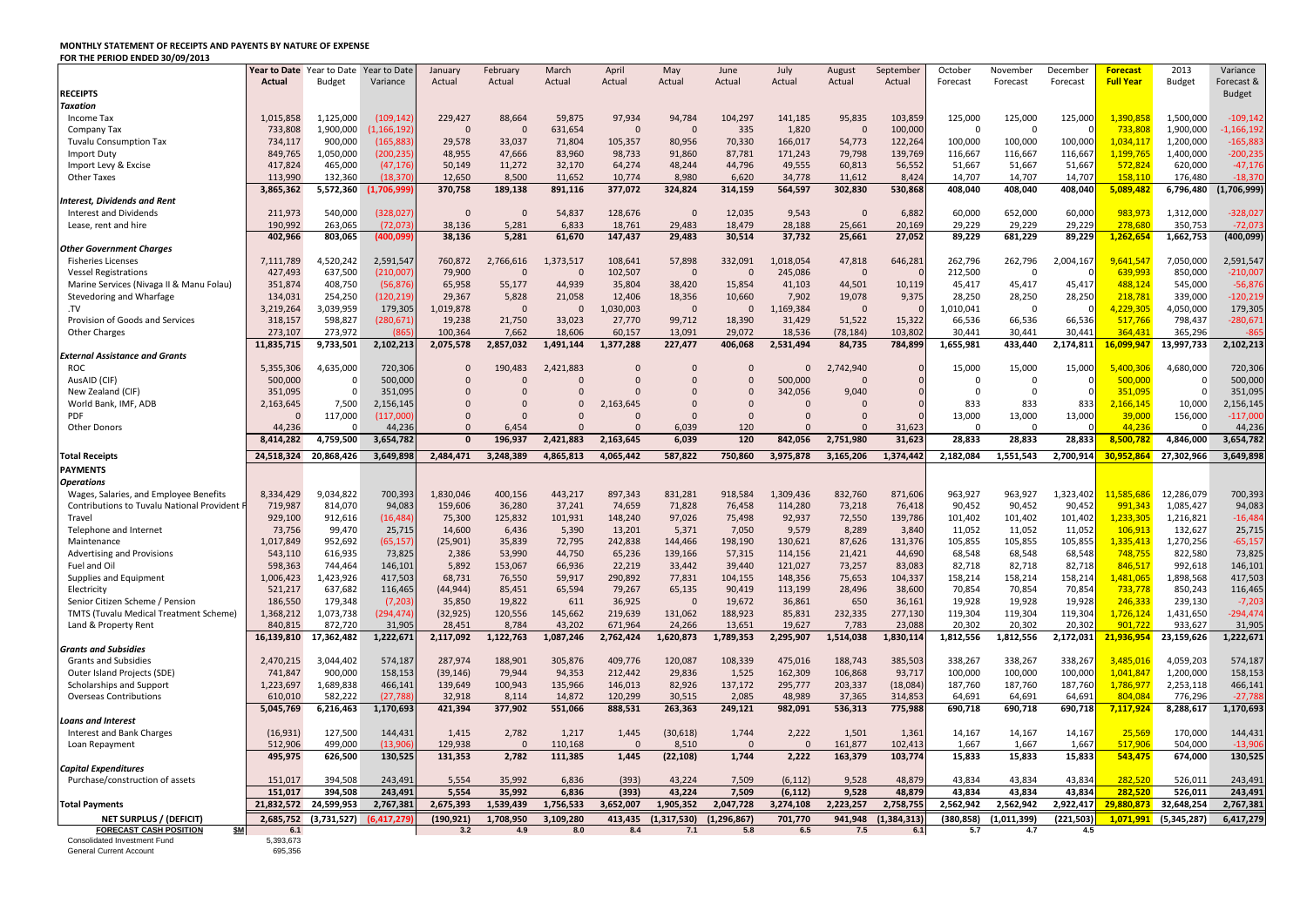

## **Expenditure Analysis**



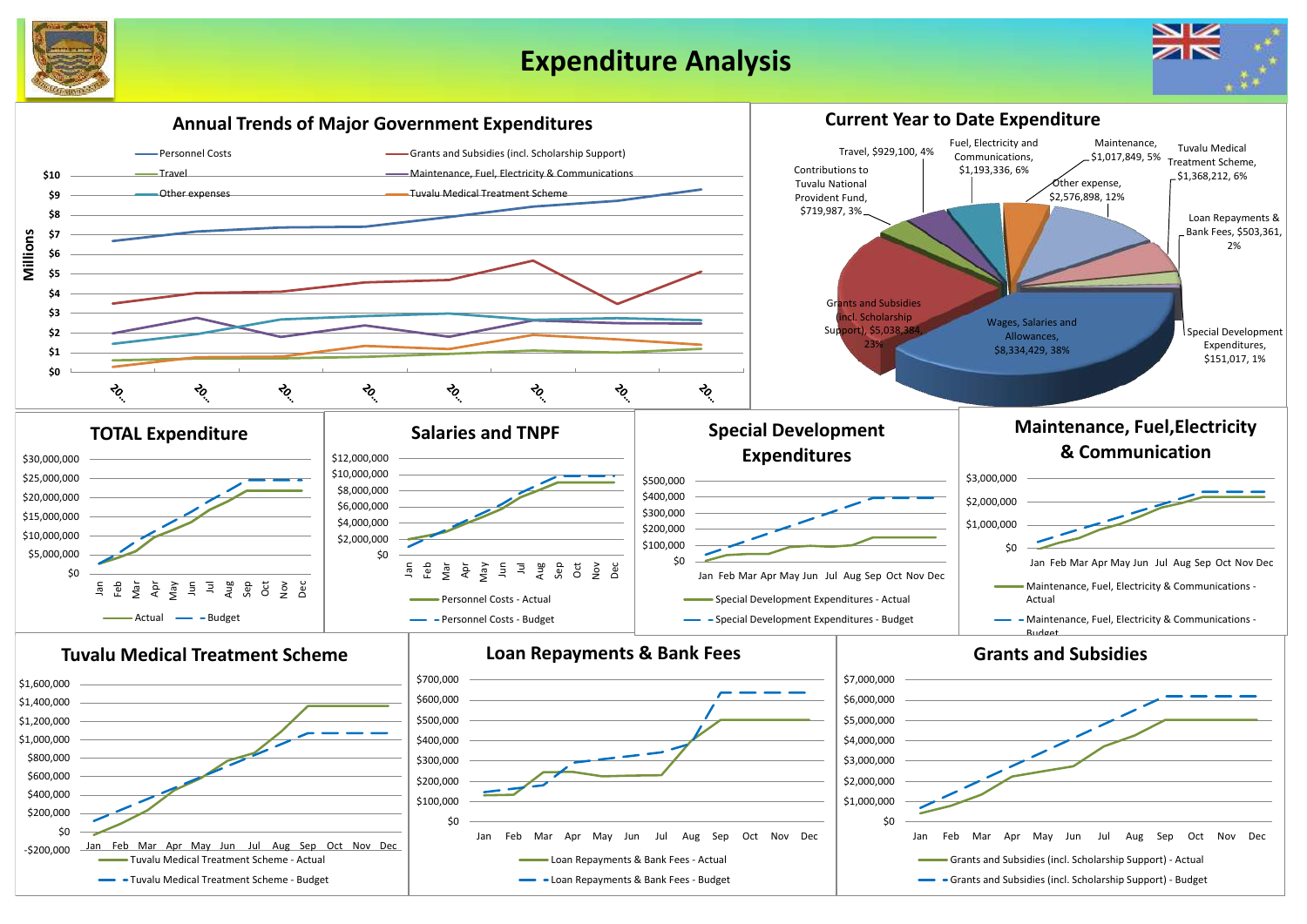## **Revenue Analysis**



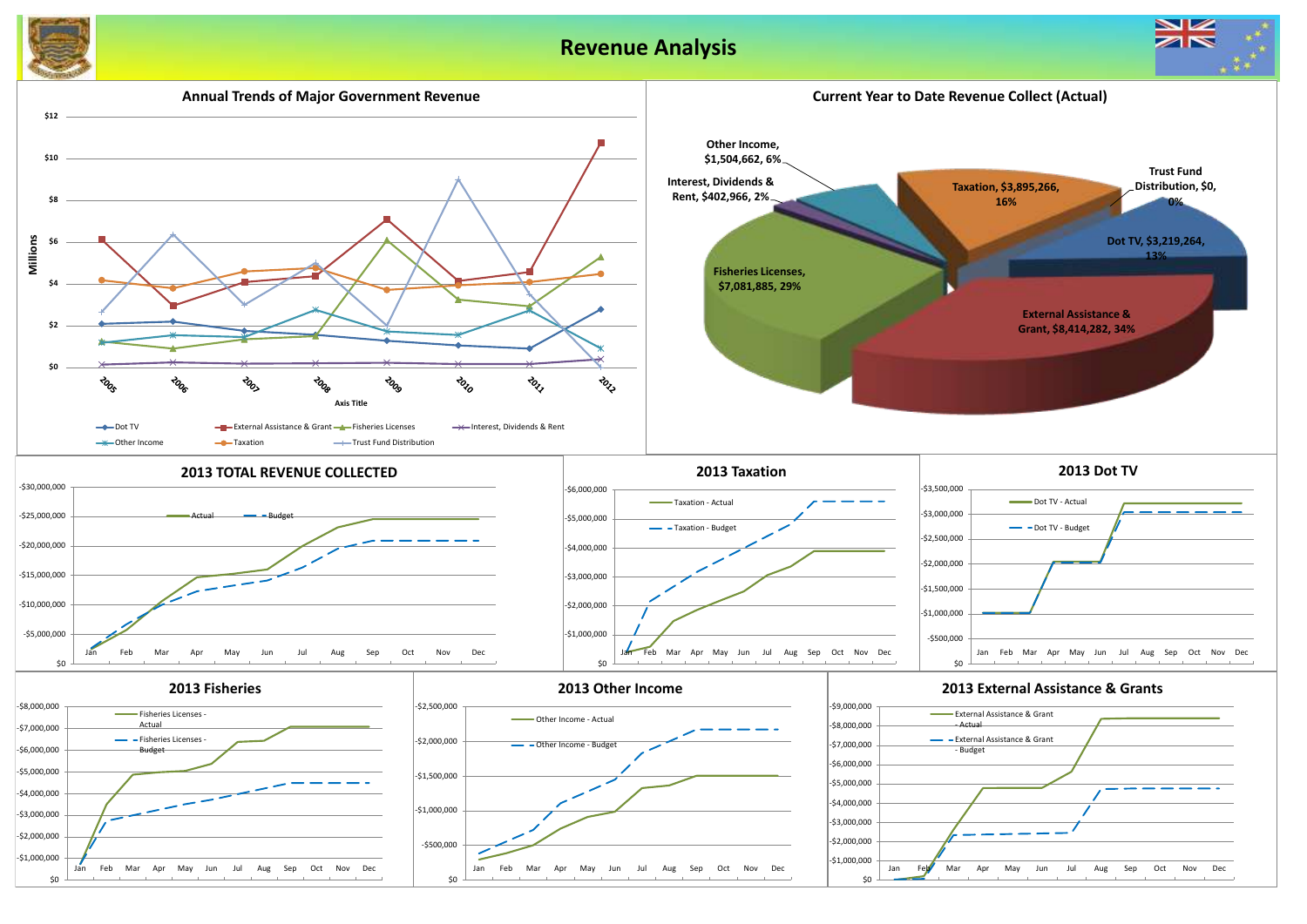### **MONTHLY STATEMENT OF RECEIPTS AND PAYENTS BY NATURE OF EXPENSE**

**FOR THE PERIOD ENDED 30/09/2013**

|                                                        | <b>Year to Date</b>  |            | <b>Year to Date</b> |             | <b>Year to Date</b> |             | 2013          |             |
|--------------------------------------------------------|----------------------|------------|---------------------|-------------|---------------------|-------------|---------------|-------------|
|                                                        | <b>Actual</b>        |            | <b>Budget</b>       |             | Variance            |             | <b>Budget</b> |             |
| <b>RECEIPTS</b>                                        |                      |            |                     |             |                     |             |               |             |
| <b>Taxation</b>                                        |                      |            |                     |             |                     |             |               |             |
| Income Tax                                             | 1,015,858            |            | 1,125,000           |             | (109, 142)          |             | 1,500,000     |             |
| Company Tax                                            | 733,808              |            | 1,900,000           |             | (1, 166, 192)       |             | 1,900,000     |             |
| <b>Tuvalu Consumption Tax</b>                          | 734,117              |            | 900,000             |             | (165, 883)          |             | 1,200,000     |             |
| <b>Import Duty</b>                                     | 849,765              |            | 1,050,000           |             | (200, 235)          |             | 1,400,000     |             |
| Import Levy & Excise                                   | 417,824              |            | 465,000             |             | (47, 176)           |             | 620,000       |             |
| <b>Other Taxes</b>                                     | 113,990              |            | 132,360             |             | (18, 370)           |             | 176,480       |             |
|                                                        |                      | 3,865,362  |                     | 5,572,360   |                     | (1,706,999) |               | 6,796,480   |
| <b>Interest, Dividends and Rent</b>                    |                      |            |                     |             |                     |             |               |             |
| <b>Interest and Dividends</b>                          | 211,973              |            | 540,000             |             | (328, 027)          |             | 1,312,000     |             |
| Lease, rent and hire                                   | 190,992              |            | 263,065             |             | (72, 073)           |             | 350,753       |             |
|                                                        |                      | 402,966    |                     | 803,065     |                     | (400, 099)  |               | 1,662,753   |
| <b>Other Government Charges</b>                        |                      |            |                     |             |                     |             |               |             |
| <b>Fisheries Licenses</b>                              | 7,111,789            |            | 4,520,242           |             | 2,591,547           |             | 7,050,000     |             |
| <b>Vessel Registrations</b>                            | 427,493              |            | 637,500             |             | (210,007)           |             | 850,000       |             |
| Marine Services (Nivaga II & Manu Folau)               | 351,874              |            | 408,750             |             |                     |             | 545,000       |             |
|                                                        |                      |            |                     |             | (56, 876)           |             |               |             |
| Stevedoring and Wharfage<br>.TV                        | 134,031<br>3,219,264 |            | 254,250             |             | (120, 219)          |             | 339,000       |             |
|                                                        |                      |            | 3,039,959           |             | 179,305             |             | 4,050,000     |             |
| Provision of Goods and Services                        | 318,157              |            | 598,827             |             | (280, 671)          |             | 798,437       |             |
| <b>Other Charges</b>                                   | 273,107              |            | 273,972             |             | (865)               |             | 365,296       |             |
|                                                        |                      | 11,835,715 |                     | 9,733,501   |                     | 2,102,213   |               | 13,997,733  |
| <b>External Assistance and Grants</b>                  |                      |            |                     |             |                     |             |               |             |
| <b>ROC</b>                                             | 5,355,306            |            | 4,635,000           |             | 720,306             |             | 4,680,000     |             |
| AusAID (CIF)                                           | 500,000              |            | 0                   |             | 500,000             |             | 0             |             |
| New Zealand (CIF)                                      | 351,095              |            | 0                   |             | 351,095             |             | $\mathbf 0$   |             |
| World Bank, IMF, ADB                                   | 2,163,645            |            | 7,500               |             | 2,156,145           |             | 10,000        |             |
| PDF                                                    | 0                    |            | 117,000             |             | (117,000)           |             | 156,000       |             |
| <b>Other Donors</b>                                    | 44,236               |            | 0                   |             | 44,236              |             | 0             |             |
|                                                        |                      | 8,414,282  |                     | 4,759,500   |                     | 3,654,782   |               | 4,846,000   |
| <b>Total Receipts</b>                                  |                      | 24,518,324 |                     | 20,868,426  |                     | 3,649,898   |               | 27,302,966  |
|                                                        |                      |            |                     |             |                     |             |               |             |
| <b>PAYMENTS</b>                                        |                      |            |                     |             |                     |             |               |             |
| <b>Operations</b>                                      |                      |            |                     |             |                     |             |               |             |
| Wages, Salaries, and Employee Benefits                 | 8,334,429            |            | 9,034,822           |             | 700,393             |             | 12,286,079    |             |
| <b>Contributions to Tuvalu National Provident Fund</b> | 719,987              |            | 814,070             |             | 94,083              |             | 1,085,427     |             |
| Travel                                                 | 929,100              |            | 912,616             |             | (16, 484)           |             | 1,216,821     |             |
| Telephone and Internet                                 | 73,756               |            | 99,470              |             | 25,715              |             | 132,627       |             |
| Maintenance                                            | 1,017,849            |            | 952,692             |             | (65, 157)           |             | 1,270,256     |             |
| <b>Advertising and Provisions</b>                      | 543,110              |            | 616,935             |             | 73,825              |             | 822,580       |             |
| Fuel and Oil                                           | 598,363              |            | 744,464             |             | 146,101             |             | 992,618       |             |
| Supplies and Equipment                                 | 1,006,423            |            | 1,423,926           |             | 417,503             |             | 1,898,568     |             |
| Electricity                                            | 521,217              |            | 637,682             |             | 116,465             |             | 850,243       |             |
| Senior Citizen Scheme / Pension                        | 186,550              |            | 179,348             |             | (7, 203)            |             | 239,130       |             |
| <b>TMTS (Tuvalu Medical Treatment Scheme)</b>          | 1,368,212            |            | 1,073,738           |             | (294, 474)          |             | 1,431,650     |             |
| Land & Property Rent                                   | 840,815              |            | 872,720             |             | 31,905              |             | 933,627       |             |
|                                                        |                      | 16,139,810 |                     | 17,362,482  |                     | 1,222,671   |               | 23,159,626  |
| <b>Grants and Subsidies</b>                            |                      |            |                     |             |                     |             |               |             |
| <b>Grants and Subsidies</b>                            | 2,470,215            |            | 3,044,402           |             | 574,187             |             | 4,059,203     |             |
| Outer Island Projects (SDE)                            | 741,847              |            | 900,000             |             | 158,153             |             | 1,200,000     |             |
| Scholarships and Support                               | 1,223,697            |            | 1,689,838           |             | 466,141             |             | 2,253,118     |             |
| <b>Overseas Contributions</b>                          | 610,010              |            | 582,222             |             | (27, 788)           |             | 776,296       |             |
|                                                        |                      | 5,045,769  |                     | 6,216,463   |                     | 1,170,693   |               | 8,288,617   |
| <b>Loans and Interest</b>                              |                      |            |                     |             |                     |             |               |             |
| Interest and Bank Charges                              | (16, 931)            |            | 127,500             |             | 144,431             |             | 170,000       |             |
| Loan Repayment                                         | 512,906              |            | 499,000             |             | (13,906)            |             | 504,000       |             |
|                                                        |                      | 495,975    |                     | 626,500     |                     | 130,525     |               | 674,000     |
| <b>Capital Expenditures</b>                            |                      |            |                     |             |                     |             |               |             |
| Purchase/construction of assets                        | 151,017              |            | 394,508             |             | 243,491             |             | 526,011       |             |
|                                                        |                      | 151,017    |                     | 394,508     |                     | 243,491     |               | 526,011     |
| <b>Total Payments</b>                                  |                      | 21,832,572 |                     | 24,599,953  |                     | 2,767,381   |               | 32,648,254  |
|                                                        |                      |            |                     |             |                     |             |               |             |
| <b>NET SURPLUS / (DEFECIT)</b>                         |                      | 2,685,752  |                     | (3,731,527) |                     | 6,417,279   |               | (5,345,287) |